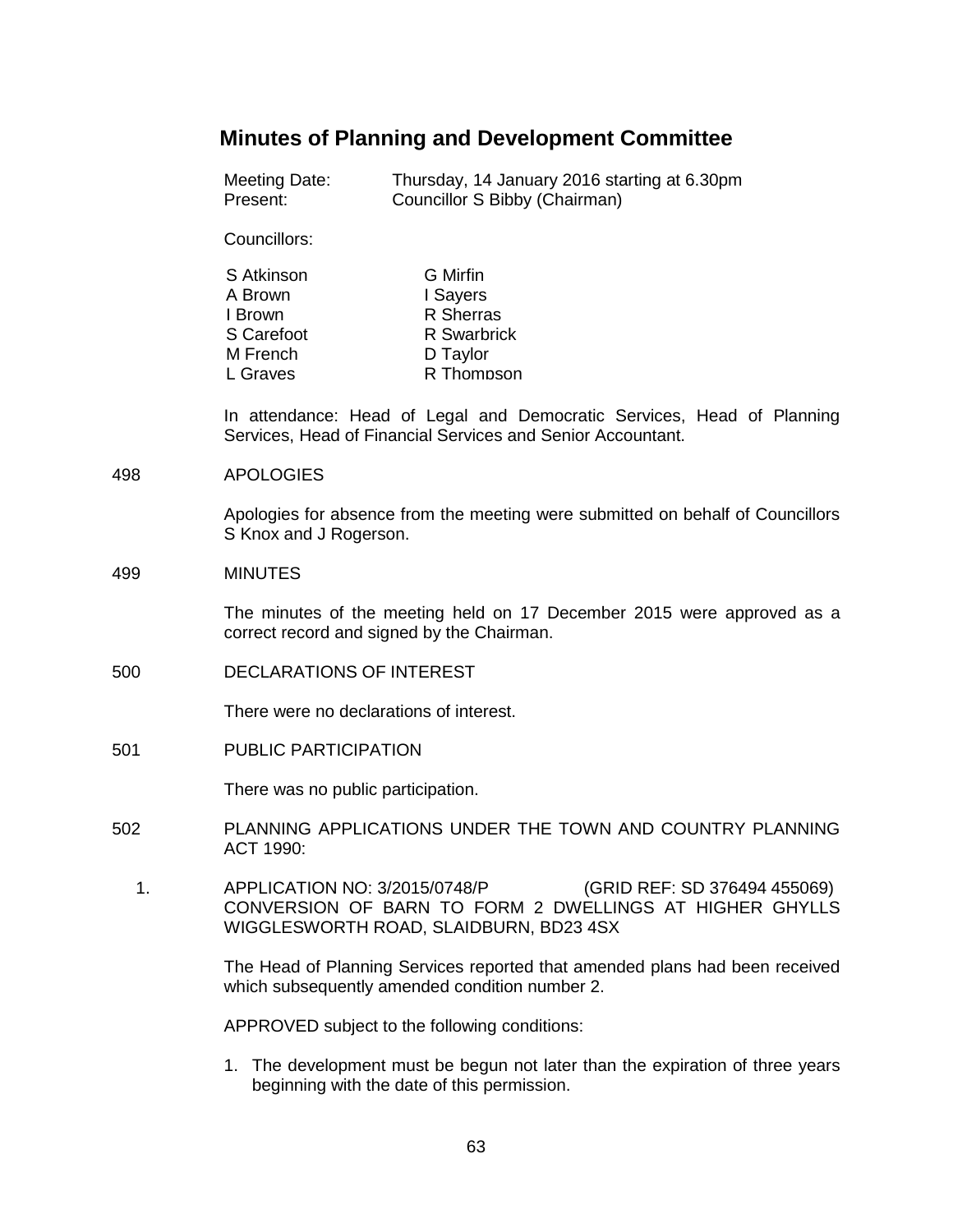REASON: Required to be imposed in pursuance to Section 91 of the Town and Country Planning Act 1990.

## Design and plan

2. Notwithstanding the submitted elevation and floor plans further details of the fenestration and doorways which shall reduce the number of openings shall be submitted to and approved in writing by the LPA before development commences. Unless explicitly required by condition within this planning permission, the development hereby permitted shall be carried out in accordance with the details shown on drawing nos.

PHD/HG/500 Site plan PHD/HG/300/A – Floor plan received 30/12/15 PHD/HG/400/A – Elevation plan received on 30/12/15

REASON: For the avoidance of doubt and to clarify which plans are relevant and to ensure that the development is carried out in accordance with the approved plans and in the interest of visual amenity and to protect the character of the building.

## Archaeology

3 No works shall take place on the site until the applicant, or their agent or successors in title, has secured the implementation of a programme of building recording and analysis. This must be carried out in accordance with a written scheme of investigation, which shall first have been submitted to and agreed in writing by the Local Planning Authority.

REASON: To ensure and safeguard the recording and inspection of matters of archaeological/historical importance associated with the site.

### Highways

4. Before the access is used for vehicular purposes, that part of the access extending from the highway boundary for a minimum distance of 5m into the site shall be appropriately paved in tarmacadam, concrete, block paviours, or other approved materials.

REASON: To prevent loose surface material from being carried on to the public highway thus causing a potential source of danger to other road and to comply with policy DMG1 of Core Strategy Adopted Version.

5. Notwithstanding the provisions of the Town and Country Planning (General Permitted Development) Order 1995 there shall not at any time in connection with the development hereby permitted be erected or planted or allowed to remain upon the land hereinafter defined any building, wall, fence, hedge, tree, shrub or other device over 1m above road level. The visibility splay to be the subject of this condition shall be that land in front of a line drawn from a point 2m measured along the centre line of the proposed road from the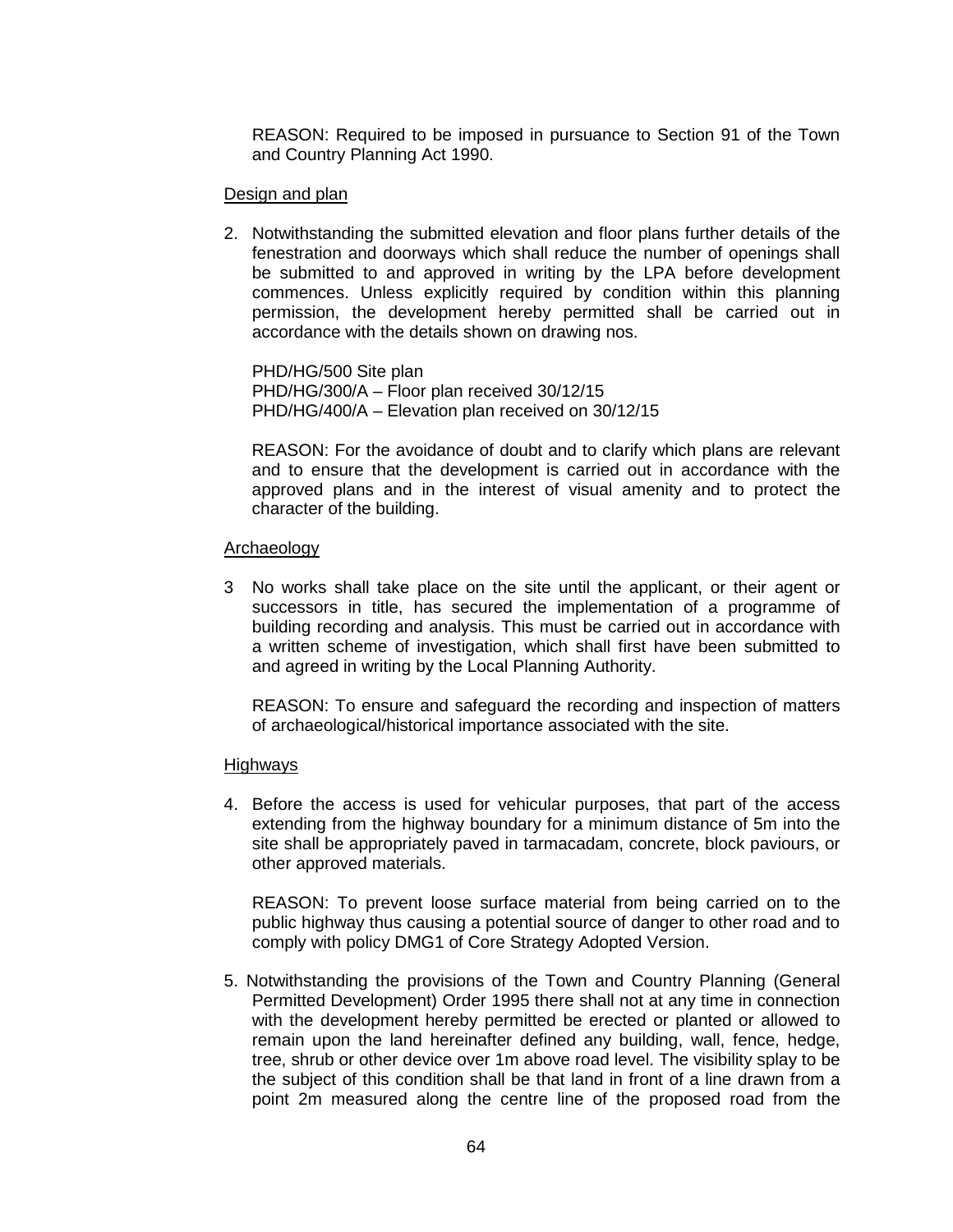continuation of the nearer edge of the carriageway of Wigglesworth Road to points measured 160m in each direction along the nearer edge of the carriageway of Wigglesworth Road, from the centre line of the access in accordance with a scheme to be agreed by the Local Planning Authority in conjunction with the Highway Authority').

REASON: To ensure adequate visibility at the street junction or site access and to comply with policy DMG1 of Core Strategy Adopted Version.

## Visual and Heritage protection

6. Notwithstanding the provisions of the Town and Country Planning (General Permitted Development) Order 2015 or any Order revoking or re-enacting that Order, no extensions or alterations to the building including any curtilage buildings shall be carried out in respect of the buildings to which this permission relates.

REASON: In the interests of the safeguarding the visual amenities and in accordance with Policies DMG1 and DMH4 of the Ribble Valley Core Strategy (Adopted Version).

## Ecology

7. Prior to commencement of development, details of bat roosting features that shall be incorporated into the building shall be submitted to and approved in writing by the LPA and implemented prior to occupation.

REASON: In the interests of the safeguarding the visual amenities and in accordance with Policies DMG1and DME3 of the Ribble Valley Core Strategy (Adopted Version).

## Amenity

8. The building the subject of this application shall remain within the same legal ownership as the existing, adjoining dwelling at Higher Ghylls and shall not become a separate planning unit and shall be only occupied by family members and their spouses and partners, of the current occupier of the existing adjoining dwelling.

REASON: In the interests of the safeguarding residential amenities and in accordance with Policy DMG1 of the Ribble Valley Core Strategy (Adopted Version).

 2. APPLICATION NO: 3/2015/0604/P (GRID REF: SD374518 437380) SINGLE AND TWO STOREY EXTENSIONS TO REAR OF FREEMASONS ARMS AND 6 AND 4 VICARAGE FOLD; CHANGE OF USE OF 4 AND 6 VICARAGE FOLD FOR LETTING BEDROOMS AT THE FREEMASONS ARMS, 8, 6 AND 4 VICARAGE FOLD, WISWELL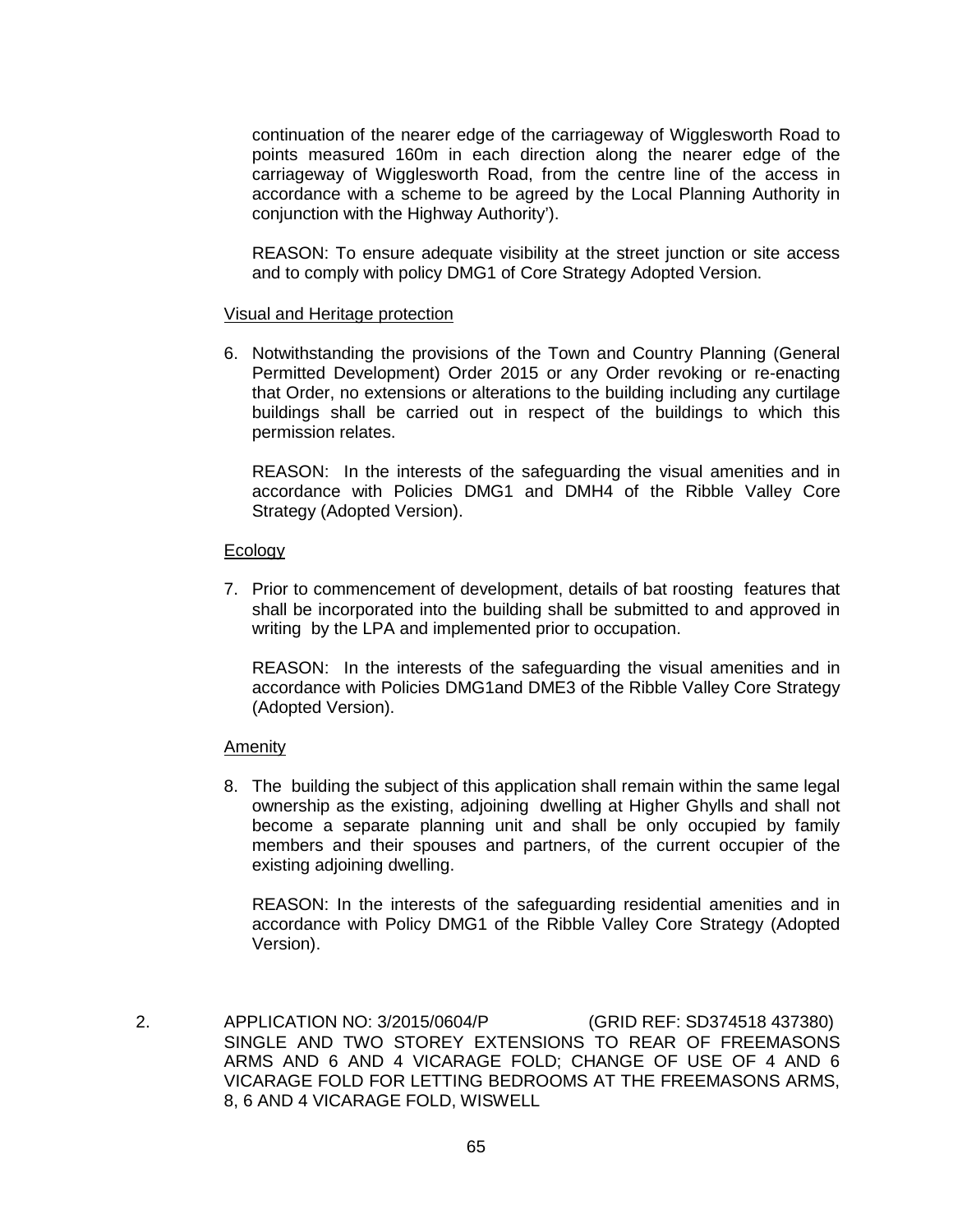The Head of Planning Services reported upon an additional objection that had been received and two letters from the applicant.

REFUSED for the following reason:

- 1. The proposed extensions are dominant and incongruous from their design, materials and the obscuring of important and defining architectural elements and result in the loss or alteration of important historic walling, boundary enclosure and garden structures. This is harmful to the character and appearance of Wiswell Conservation Area and the setting of Vicarage House (Grade I listed) and the Barn approximately 50m north west of Vicarage House (Grade II listed). This is contrary to Key Statement EN5 and Policies DME4 and DMG1 of the Ribble Valley Core Strategy and the National Planning Policy Framework Paragraph 17 (conserve heritage assets in a manner appropriate to their significance), Paragraph 60 (reinforce local distinctiveness), Paragraph 131 (development sustaining and enhancing the significance of heritage assets and positively contributing to local character and distinctiveness), Paragraph 132 (great weight to conservation) and Paragraph 137 (new development should enhance or better reveal significance).
- 2. The proposal would be detrimental to the residential amenity of adjacent occupiers by virtue of an increase in overlooking and noise disturbance and as such would be contrary to Policy DMG1 of the Ribble Valley Core Strategy (Adopted Version).
- 503 ITEMS DELEGATED TO DIRECTOR OF COMMUNITY SERVICES UNDER SCHEME OF DELEGATED POWERS

The following proposals have been determined by the Director of Community Services under delegated powers:

504 APPLICATIONS APPROVED

| <b>Plan No</b> | <b>Proposal</b>                                                                                                                                                           | Location           |
|----------------|---------------------------------------------------------------------------------------------------------------------------------------------------------------------------|--------------------|
| 3/2014/0587/P  | An extension to an agricultural                                                                                                                                           | Horton Grange Farm |
|                | building to provide a dedicated Horton<br>farm office and dairy                                                                                                           |                    |
| 3/2014/1093/P  | Retrospective application for Hawkshaw Farm                                                                                                                               |                    |
|                | calving unit to be open to Longsight Road                                                                                                                                 |                    |
|                | members of the public as part of Clayton-le-Dale                                                                                                                          |                    |
|                | the visitor attraction                                                                                                                                                    |                    |
| 3/2015/0027/P  | Amendment to material type - to 54 Mitton Road<br>use red engineering bricks for the<br>construction of the garage to<br>match the house, rather than<br>block and render | Whalley            |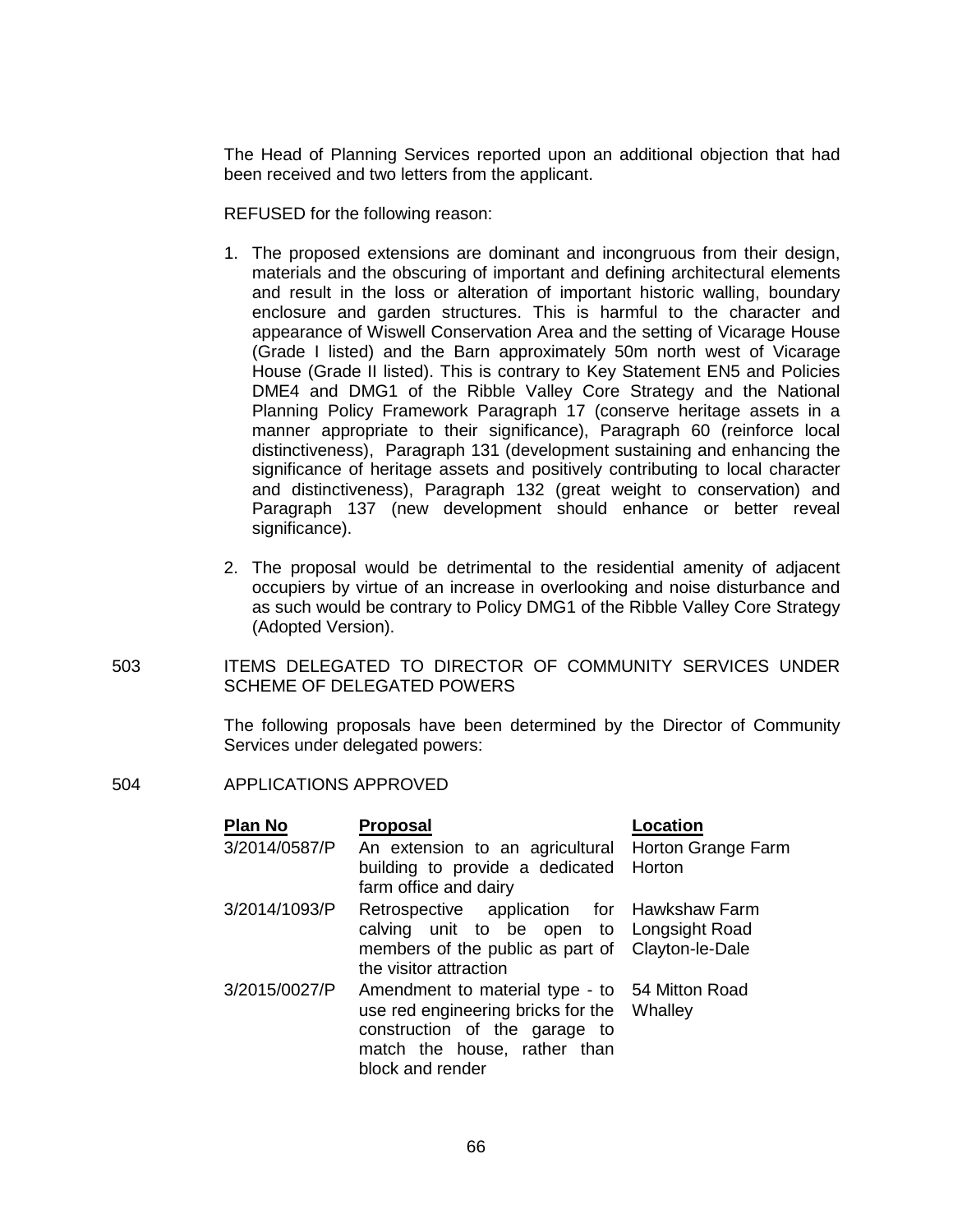| <b>Plan No</b> | <u>Proposal</u>                                                                                                                                                                   | <b>Location</b>                                                   |
|----------------|-----------------------------------------------------------------------------------------------------------------------------------------------------------------------------------|-------------------------------------------------------------------|
| 3/2015/0448/P  | Discharge<br>of condition 5 on                                                                                                                                                    | <b>Stydd Nursery</b>                                              |
|                | planning<br>permission<br>3/2014/0749/P<br>Park<br>Car                                                                                                                            | <b>Stydd Gardens</b><br>Stoneygate Lane                           |
|                | Management Plan                                                                                                                                                                   | Ribchester                                                        |
| 3/2015/0452/P  | Barn conversion for residential                                                                                                                                                   | Horrocks Barn                                                     |
|                | use                                                                                                                                                                               | Horrocks Farm, Stonyhurst                                         |
| 3/2015/0620/P  | Conversion of barn into three<br>dwellings                                                                                                                                        | Greengates Farm<br>Skipton Road, Gisburn                          |
| 3/2015/0684/P  | Proposed change of use from<br>existing detached garage/games<br>room to annexe to High Lea<br>dependant<br><b>Bungalow</b><br>for<br>a<br>relative                               | High Lea Bungalow<br><b>Whins Lane</b><br>Simonstone              |
| 3/2015/0717/P  | Proposed replacement garage                                                                                                                                                       | 11 Haugh Avenue<br>Simonstone                                     |
| 3/2015/0739/P  | Proposed extensions to dwelling<br>and creation of new access                                                                                                                     | <b>Wildmans Farm</b><br>Longsight Road, Langho                    |
| 3/2015/0765/P  | of Condition<br>Variation<br>2<br>οf<br>planning consent 3/2009/0956 to<br>alter closing time from 7.30pm to<br>10pm Thursday to Saturday and<br>7.30pm to 8pm on Sundays         | Maureen Cookson Ltd<br><b>George Street</b><br>Whalley            |
| 3/2015/0782/P  | Single storey rear extensions                                                                                                                                                     | 19 King Street<br>Clitheroe                                       |
| 3/2015/0786/P  | Single storey extensions to front<br>and side                                                                                                                                     | <b>Tythe Barn Stables</b><br>Whins Lane, Simonstone               |
| 3/2015/0796/P  | of<br><b>Demolition</b><br>existing<br>rear<br>extension and replacement with<br>single storey extension to side<br>and rear                                                      | 46 Knowsley Road<br>Wilpshire                                     |
| 3/2015/0798/P  | Illuminated<br>hanging<br>sign,<br>illuminated fascia sign and non-<br>illuminated hoarding sign to front<br>elevation                                                            | 3B Inglewhite Road<br>Longridge                                   |
| 3/2015/0843/P  | Installation of ground mounted<br>PV solar panels                                                                                                                                 | <b>Saccary House</b><br>Saccary Lane, Mellor                      |
| 3/2015/0867/P  | Demolition of existing timber<br>shed and construction of new<br>timber framed outbuilding and<br>external landscaping alterations<br>to form new store and generator<br>compound | <b>Burr Green Manor</b><br><b>Osbaldeston Lane</b><br>Osbaldeston |
| 3/2015/0915/P  | Three proposed roof lights in rear<br>roof slope                                                                                                                                  | <b>Appletree House</b><br>Main Street, Gisburn                    |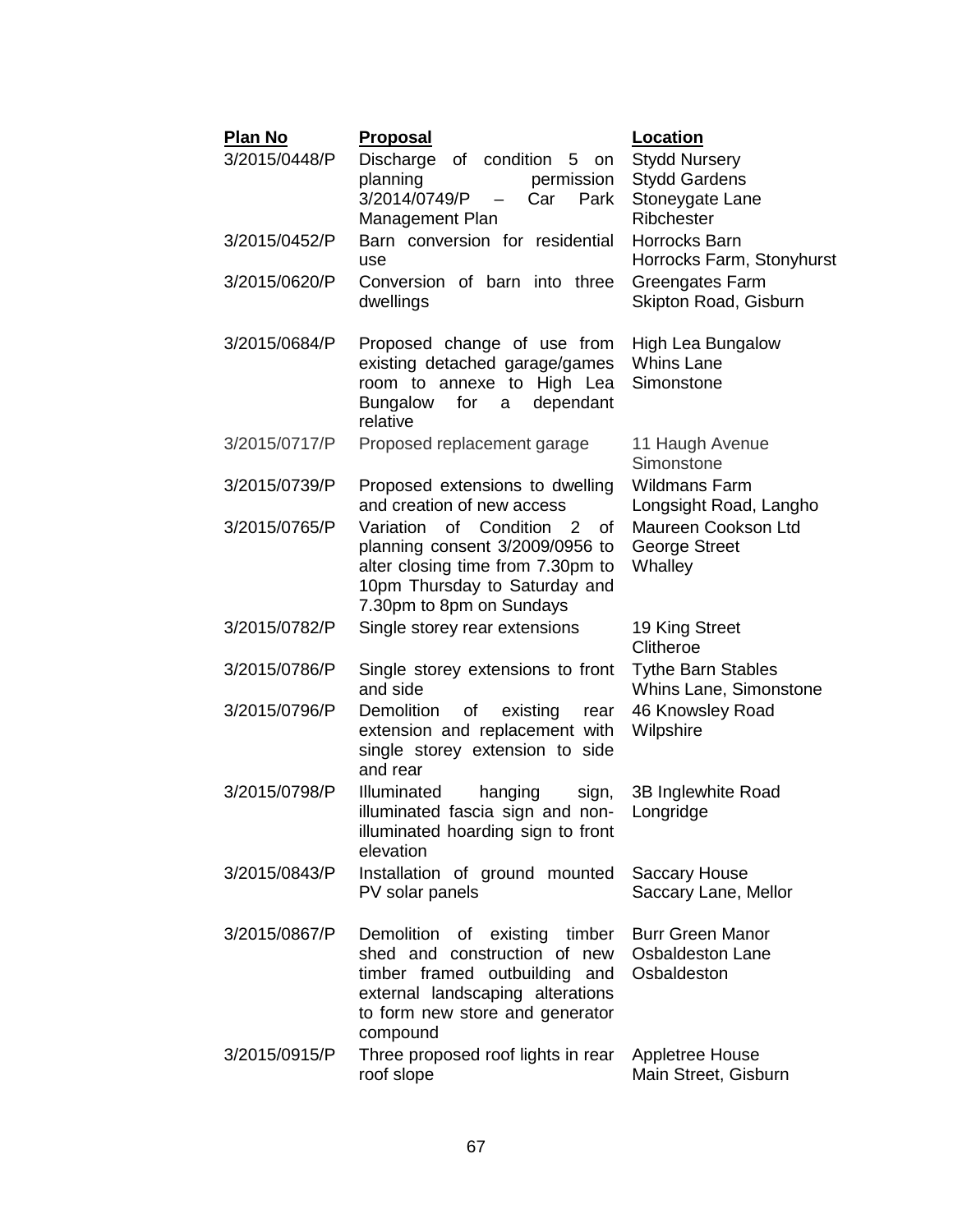#### **Plan No Proposal Location** 3/2015/0916/P Formation of two additional Barrow Gardens farm windows to first floor rooms Whalley Road, Barrow 3/2015/0918/P Retention of change of use from agricultural to Higher Road B1(a) and B1(b) office and Longridge laboratory and use of building for storage of private cars and workshop unauthorised Bluebell Farm

## 505 APPLICATIONS REFUSED

| <b>Plan No</b> | <b>Proposal</b>                                                                                                                                                                                                                                                                                   | Location                | <b>Reasons for</b><br><b>Refusal</b>                   |
|----------------|---------------------------------------------------------------------------------------------------------------------------------------------------------------------------------------------------------------------------------------------------------------------------------------------------|-------------------------|--------------------------------------------------------|
| 3/2015/0754/P  | Application for the 1A The Arches<br>retention<br>0f<br>work<br>unauthorised<br>consisting<br>οf<br>alteration<br>0f<br>the<br>north<br>and<br>west<br>elevations,<br>conversion of garage<br>into<br>living<br>accommodation,<br>erection of a fence<br>and gate to the front<br>of the property | Abbey Fields<br>Whalley | Contrary<br>Core<br>to<br>policies<br>Strategy<br>DMG1 |

## 506 APPLICATIONS WITHDRAWN

| <b>Plan No</b> | <b>Proposal</b>                                                                                          | Location                                               |
|----------------|----------------------------------------------------------------------------------------------------------|--------------------------------------------------------|
| 3/2009/0904/P  | Reconstruction of part of roof and<br>walls of an existing barn                                          | Hammerton Hall Farm<br>Barn                            |
|                |                                                                                                          | <b>Hammerton Hall Farm</b><br>Slaidburn                |
| 3/2015/0347/P  | Four one bed bungalows and 20 two<br>bed bungalows                                                       | Land off<br><b>Towneley Road</b>                       |
|                |                                                                                                          | Longridge                                              |
| 3/2015/0844/P  | Retention of unauthorised elevated<br>platform<br>with<br>house<br>tree<br>overhanging adjacent woodland | 18 Netherwood<br>Gardens, Brockhall<br>Village, Langho |
|                |                                                                                                          |                                                        |

## 507 SECTION 106 APPLICATIONS

| <b>Plan No</b> | Location                          | Date to<br><b>Committee</b> | <b>Number</b><br>οſ    | Progress               |
|----------------|-----------------------------------|-----------------------------|------------------------|------------------------|
| 3/2014/1018    | <b>Barnacre Road</b><br>Longridge | 20/8/15                     | <b>Dwellings</b><br>33 | <b>Issued 16/12/15</b> |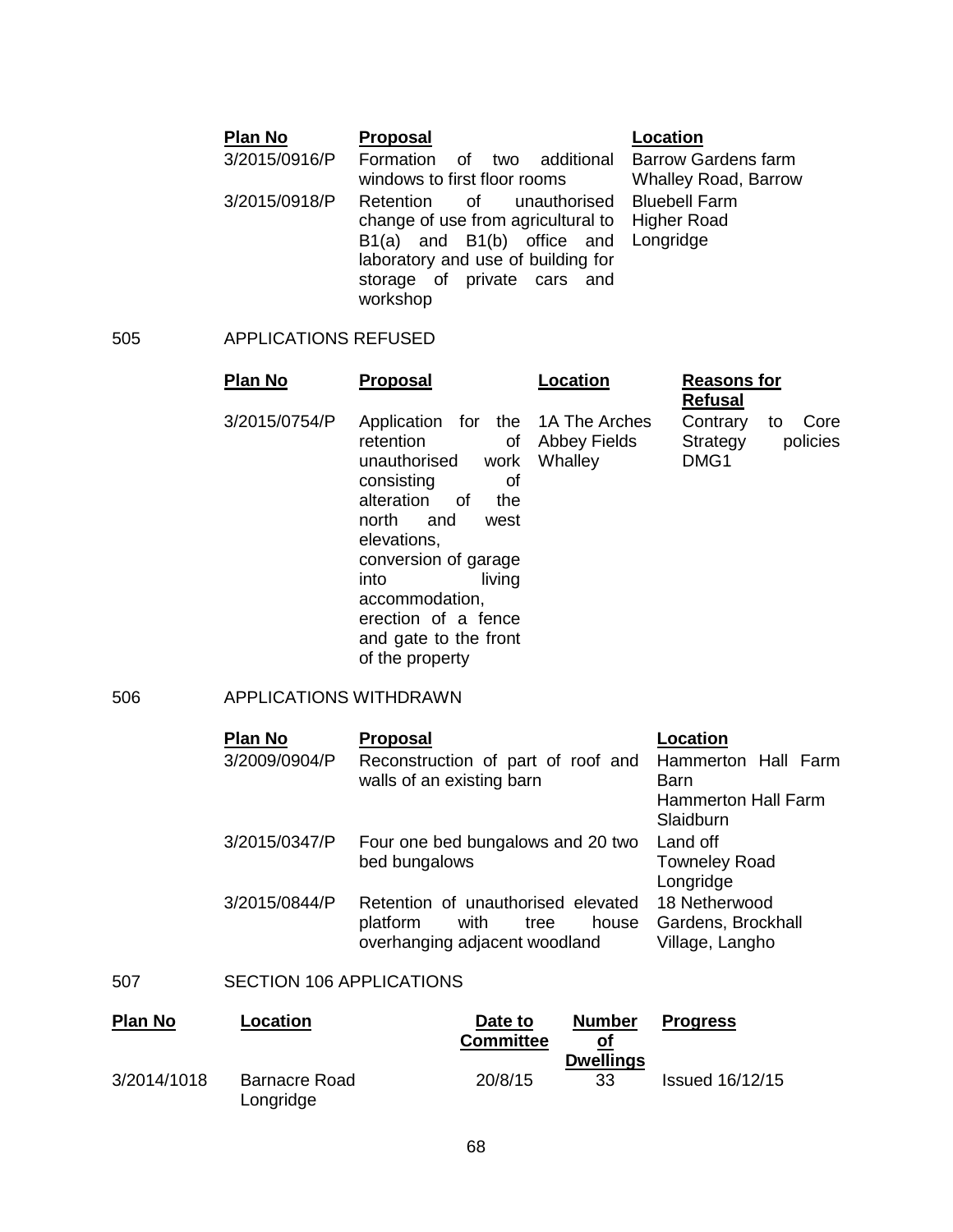| <b>Plan No</b> | Location                                          |                             | Date to<br><b>Committee</b> | <b>Number</b><br><u>of</u><br><b>Dwellings</b>                               | <b>Progress</b>                                |                      |
|----------------|---------------------------------------------------|-----------------------------|-----------------------------|------------------------------------------------------------------------------|------------------------------------------------|----------------------|
| 3/2015/0159    | Twinbrooks<br>Clitheroe                           |                             | 12/11/15                    |                                                                              | Awaiting signature                             |                      |
| 3/2015/0266    | <b>Primrose Works</b><br>Primrose Road, Clitheroe |                             | 20/8/15                     | 18                                                                           | With Legal                                     |                      |
| 3/2015/0159/P  | Twinbrooks<br>Clitheroe                           |                             | 12/11/15                    | $\blacksquare$                                                               | Awaiting signature                             |                      |
| <b>Plan No</b> | Location                                          | Date to<br><b>Committee</b> |                             | <b>Time from First</b><br>Going to<br><b>Committee to</b><br><b>Decision</b> | <b>Number</b><br><u>of</u><br><b>Dwellings</b> | <b>Progress</b>      |
| 3/2015/0347    | Land off<br><b>Towneley Road</b><br>Longridge     | 20/8/15                     |                             | N/A                                                                          | 12                                             | Withdrawn<br>3/12/15 |

# 508 APPEALS UPDATE

| <b>Application</b><br><u>No</u> | Date<br><u>Received</u>                                | <b>Applicant</b><br><b>Proposal/Site</b>                                             | <b>Type of</b><br><b>Appeal</b> | Date of<br><b>Inquiry/Hearing</b> | <b>Progress</b>              |
|---------------------------------|--------------------------------------------------------|--------------------------------------------------------------------------------------|---------------------------------|-----------------------------------|------------------------------|
| 3/2014/0438<br>R                | 16/01/15<br>but extension<br>until<br>qiven<br>6/02/15 | Land<br>east<br>0f<br>Chipping<br>Lane,<br>Longridge                                 | <b>Inquiry</b>                  |                                   | Withdrawn                    |
| 3/2014/0697R                    | 29/06/15                                               | Land<br>adj<br>Clitheroe<br>Road,<br><b>West Bradford</b>                            | <b>WR</b>                       |                                   | Awaiting decision            |
| 3/2015/0272R                    | 22/07/15                                               | Curtis<br>House,<br>Longridge                                                        | <b>WR</b>                       |                                   | Appeal dismissed<br>09/12/15 |
| 3/2014/0755R                    | 22/07/15                                               | Mellor<br>Lodge<br>Gatehouse,<br>Mellor                                              | <b>WR</b>                       |                                   | Awaiting decision            |
| 3/2014/0846R                    | 12/08/15                                               | 23-25<br>Land<br>at<br>Old Row, Barrow                                               | Hearing                         | 18/11/15<br>20/01/16              | Adjourned                    |
| 3/2014/0183R                    | 13/08/15                                               | Land at Malt Kiln<br>Brow, Chipping                                                  | Hearing                         | Provisionally<br>15/03/16         | Awaiting decision            |
| 3/2014/0226R                    | 13/08/15                                               | Kirk Mill and Kirk<br>House, Chipping                                                | Hearing                         | Linked with<br>3/2014/0183        | Awaiting decision            |
| 3/2015/0200R                    | 23/09/15                                               | Land<br>rear<br>οf<br>Cottage,<br>Beech<br>Lovely Hall Lane,<br><b>Copster Green</b> | Hearing                         | 15/12/15                          | Awaiting decision            |
| 3/2015/0565R                    | 24/09/15                                               | Coach<br>House,<br>Main<br>Street,<br><b>Bolton</b><br>by<br><b>Bowland</b>          | <b>WR</b>                       |                                   | Awaiting decision            |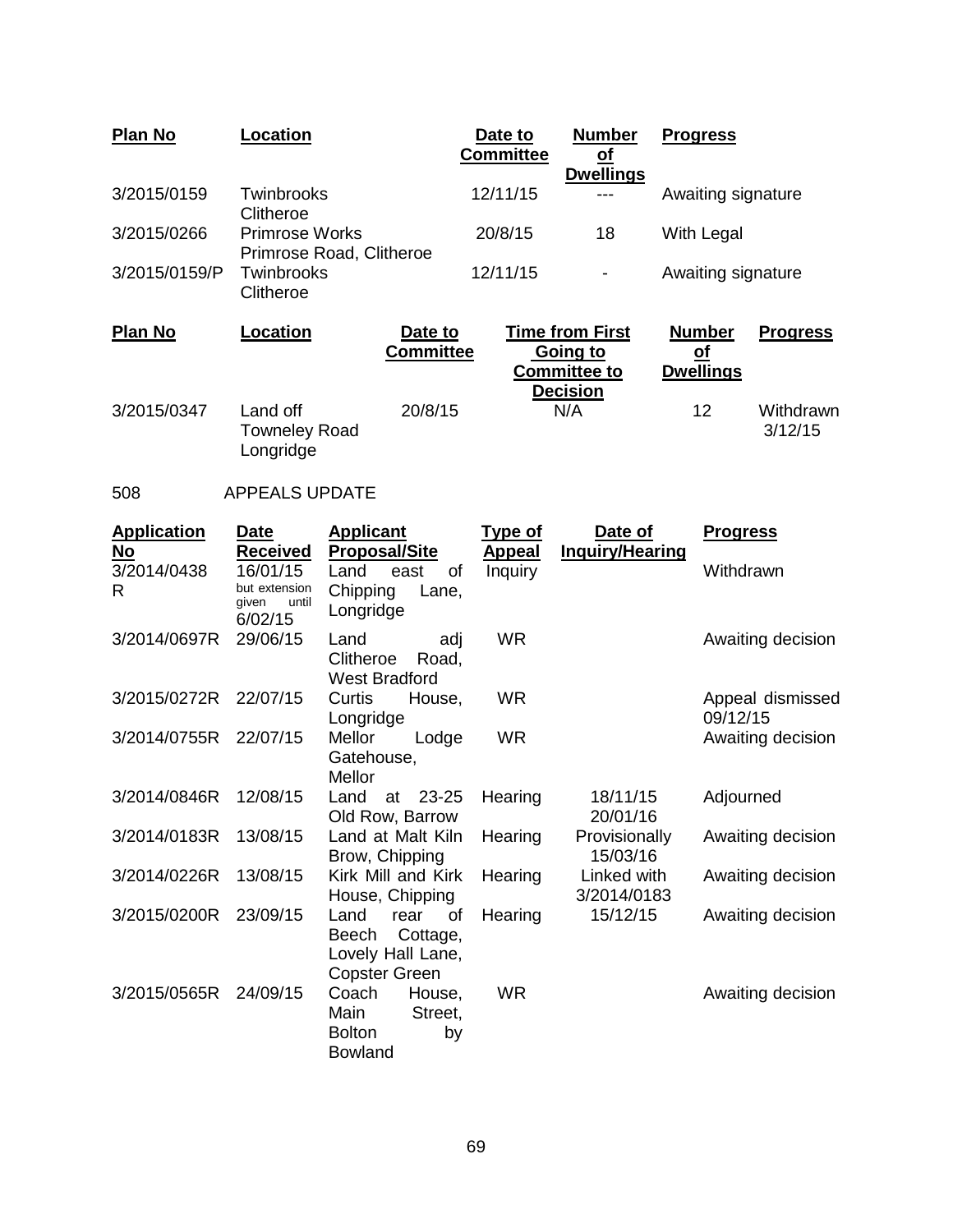| <b>Application</b><br>No | <b>Date</b><br><b>Received</b> | <b>Applicant</b><br><b>Proposal/Site</b>                                         | <b>Type of</b><br><b>Appeal</b> | Date of<br><b>Inquiry/Hearing</b> | <b>Progress</b>           |
|--------------------------|--------------------------------|----------------------------------------------------------------------------------|---------------------------------|-----------------------------------|---------------------------|
| 3/2015/0566R             | 24/09/15                       | House<br>Coach<br>Main<br><b>Street</b><br><b>Bolton</b><br>by<br><b>Bowland</b> | <b>WR</b>                       | Linked with<br>3/2015/0565        | Awaiting decision         |
| 3/2015/0517              | 07/10/15                       | Wolfen Hall Fish<br>House<br>Lane<br>Chipping                                    | <b>WR</b>                       |                                   | Awaiting decision         |
| 3/2015/0518              | 07/10/15                       | Wolfen Hall Fish<br>House<br>Lane<br>Chipping                                    | <b>WR</b>                       | Linked with<br>3/2015/0517        | Awaiting decision         |
| 3/2015/0016              | 29/10/15                       | Cowley<br><b>Brook</b><br>Farm<br>Higher<br>Road Longridge                       | <b>WR</b>                       |                                   | Awaiting decision         |
| 3/2015/0333              | 30/10/15                       | 2 Halstead Mews<br>Rimington                                                     | HH                              |                                   | Decision<br>dismissed     |
| 3/2015/0345              | 30/10/15                       | 1 Halstead Mews<br>Rimington                                                     | HH                              |                                   | Decision allowed          |
| 3/2015/0685              | 05/11/15                       | Woodcrest<br>6<br>Wilpshire                                                      | HH                              |                                   | Decision allowed          |
| 3/2014/1025              | 18/11/15                       | Rattenclough<br>Farm,<br>Wesley<br>Street, Sabden                                | <b>WR</b>                       |                                   | Statement due<br>23/12/15 |
| 3/2015/0711              | 16/11/15                       | Whalley<br>19<br>Road, Sabden                                                    | HH                              |                                   | Awaiting decision         |
| 3/2015/0578              | 24/11/15                       | Oakfield<br>Longsight<br>Rd<br>Clayton le Dale                                   | <b>WR</b>                       |                                   | Statement due<br>29/12/15 |
| 3/2015/0453              | 03/12/15                       | Cherry<br>Tree<br>Farm<br>Chipping<br><b>Rd Chaigley</b>                         | <b>WR</b>                       |                                   | Statement due<br>08/01/16 |
| 3/2015/0211              | 30/11/15                       | Land between 52<br>and 54 Knowsley<br>Road Wilpshire                             | <b>WR</b>                       |                                   | Statement due<br>04/01/15 |

509 REVISED REVENUE BUDGET 2015/2016

The Director of Resources submitted a report asking Committee to agree a revised revenue budget for 2015/2016. The original estimate had been approved in March 2015. There was also a later approval to the budget for the next stage of the Local Development Framework, which was approved by Policy and Finance Committee in September 2015. Overall the net budget for this Committee had not changed as this expenditure had been funded from existing earmarked reserves. The revised budget was £98,770 lower than the original estimate which increased to £149,750 lower, allowing for transfers to and from earmarked reserves. A comparison between the original and revised budgets for each cost centre was outlined, along with the reasons for the main variances.

RESOLVED: That Committee approve the revised budget for 2015/2016.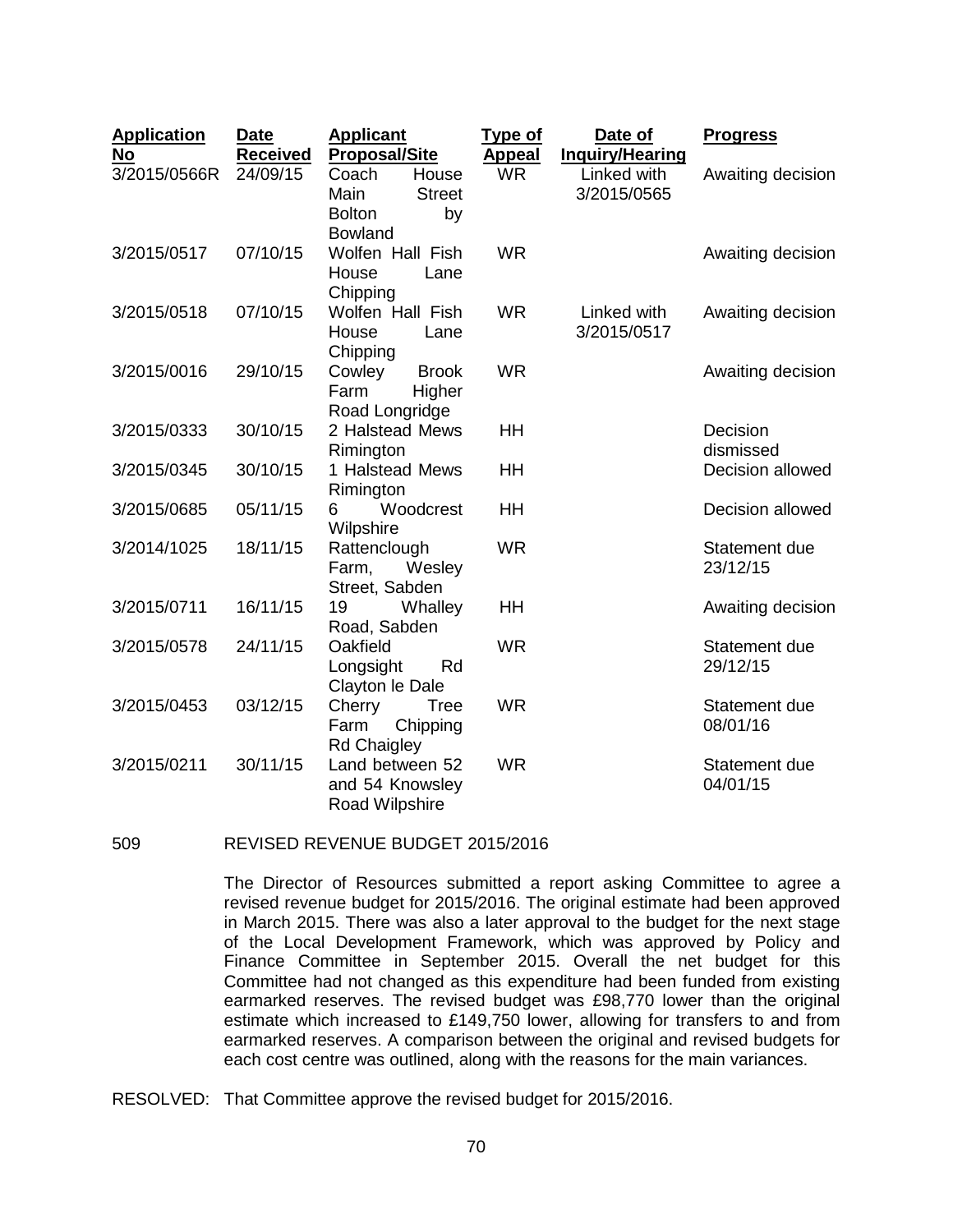## 510 ORIGINAL REVENUE BUDGET 2016/2017

The Director of Resources submitted a draft revenue budget for 2016/2017. Committee were reminded that following the provisional settlement funding assessment announced on the 17 December 2015, there was a reduction of 17% in core government funding. This meant that the reductions needed to our budget were markedly worse than predicted at £423,000 in 2016/2017; £756,000 in 2017/2018; and £1,161,000 in 2018/2019. The Budget Working Group would continue to meet over the coming weeks and would ultimately make recommendations to Special Policy and Finance Committee on 9 February 2016. The draft revenue budget for 2016/2017 had been prepared on the current levels of service allowing for pay and price increases of 1.5%. Details of the individual budget areas for this Committee were shown along with comments on the main variances.

The draft budget was also shown summarised in two ways; one over the cost of individual services provided by the Committee and the other by the type of expenditure and income. It was noted that the overall budget for 2016/2017 would see a decrease in net expenditure of £76,910 compared with the original budget or a decrease of £77,990 after allowing for transfers to and from earmarked reserves.

- RESOLVED: That Committee agree the revenue budget for 2016/2017 and submit this to Special Policy and Finance Committee subject to any further consideration by the Budget Working Group.
- 511 PLANNING APPLICATIONS STATISTICS REPORT QUARTER 1 1 APRIL 2015 TO 30 JUNE 2015 AND QUARTER 2 – 1 JULY 2015 TO 30 SEPTEMBER 2015

The Head of Planning Services submitted a report for Committee's information on the planning application statistics for the two quarters referred to. He highlighted the fact that the Environment Agency now charge for pre-application advice and that Lancashire County Council highways are no longer offering the service until they have established a charging mechanism.

RESOLVED: That the report be noted.

## 512 REPORTS FROM REPRESENTATIVES ON OUTSIDE BODIES

There were no reports from Representatives on Outside Bodies.

### 513 APPEALS

a) 3/2015/0272/P – Erection of detached double garage at Curtis House, Longridge Road, Longridge – appeal dismissed.